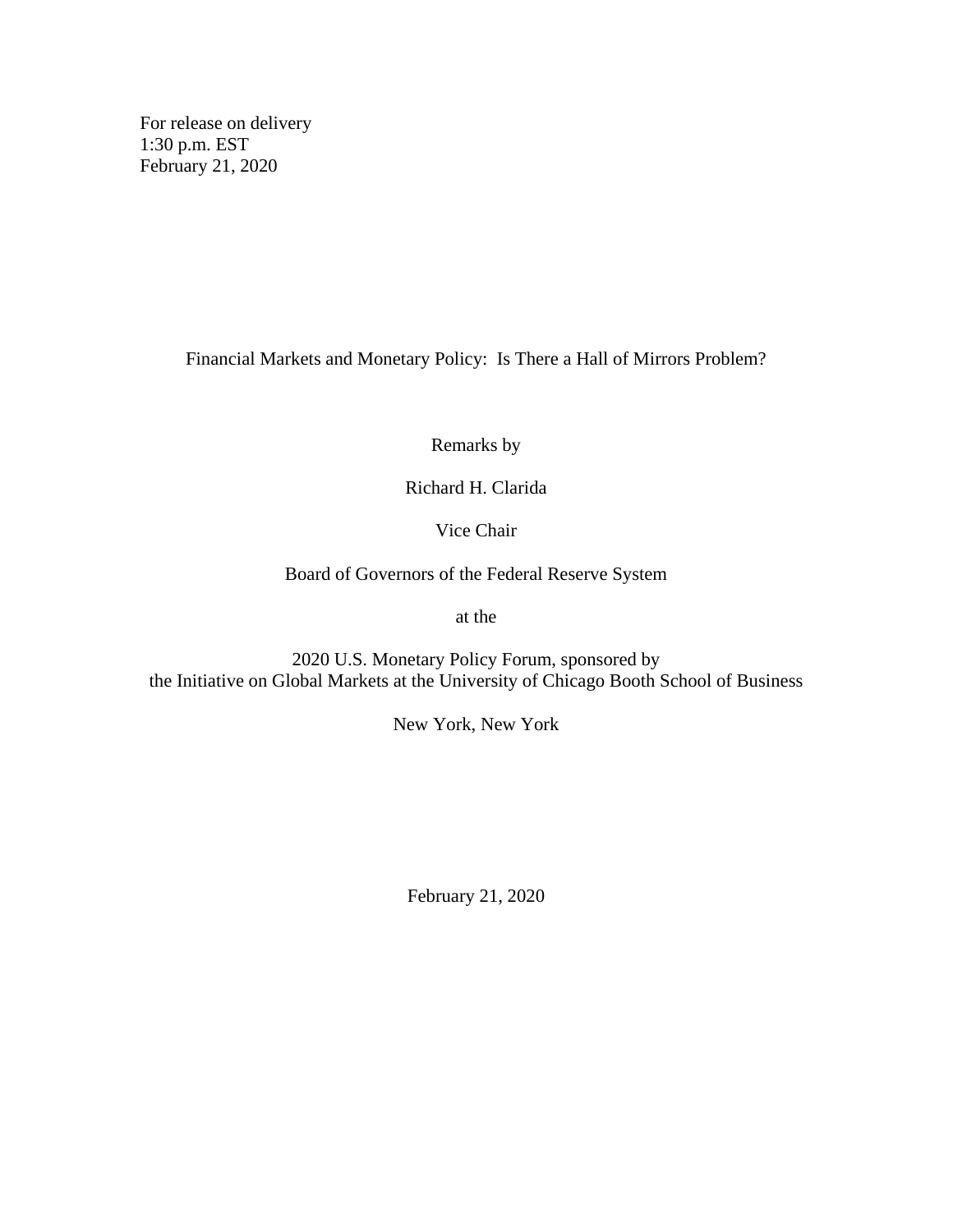Thank you to the conference organizers for inviting me here to discuss what former Chair Bernanke has famously referred to as a "hall of mirrors" problem: a situation in which a central bank's reaction function and financial market prices interact in economically suboptimal and potentially destabilizing ways.<sup>[1](#page-1-0)</sup> In my remarks today, I will lay out the way I think about the interplay between financial markets and monetary policy, with a focus on how I myself seek to integrate noisy but often correlated signals about the economy that I glean from models, surveys, and financial markets.<sup>[2](#page-1-1)</sup>

## **Three Observations**

I begin with three unobjectionable observations. First, because of Friedman's long and variable lags, monetary policy should be—and, at the Fed, is—forward looking. Policy decisions made today will have no effect on today's inflation or unemployment rates, so good policy needs to assess where the economic fundamentals are going tomorrow to calibrate appropriate policy today. Of course, financial markets are also forward looking. An asset's value today depends upon its expected future cash flows discounted by a rate that reflects the expected path of the policy rate plus an appropriate risk premium. Thus, central banks and financial markets are looking at the same data on macro fundamentals to make inferences about the future path of the economy, and, of course, any decisions on the policy path made by the central bank will influence asset prices through the discount factor. So optimal monetary policy will (almost) always be

<span id="page-1-0"></span><sup>&</sup>lt;sup>1</sup> See Ben S. Bernanke (2004), "What Policymakers Can Learn from Asset Prices," speech delivered at the Investment Analysts Society of Chicago, Chicago, April 15, [https://www.federalreserve.gov/boarddocs/speeches/2004/20040415/default.htm.](https://www.federalreserve.gov/boarddocs/speeches/2004/20040415/default.htm)

<span id="page-1-1"></span> $2$  The views expressed are my own and not necessarily those of other Federal Reserve Board members or

Federal Open Market Committee participants. I thank Dan Covitz and Eric Engstrom for their assistance in preparing these remarks.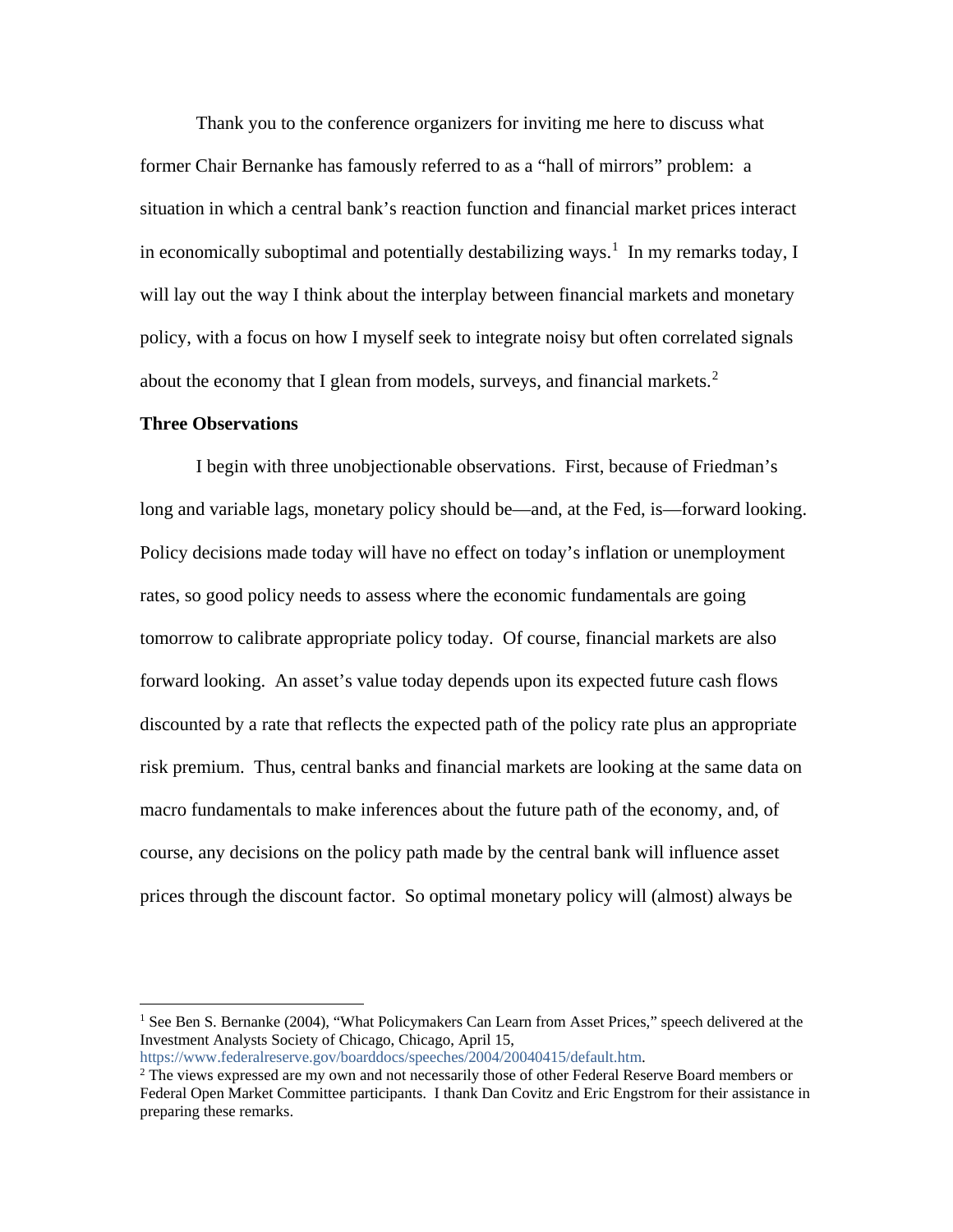correlated with asset prices. Correlation is not evidence of causation, and the hall of mirrors problem at its essence is about inferring causation from correlation.

Second, because key variables that are crucial inputs for conducting monetary policy—such as r\*, u\*, and expected inflation, to name just three—are both unobserved and time varying, responsible monetary policy requires informed views about how these variables evolve over time as well as a humility and an appreciation for the uncertainties surrounding baseline views, however well informed they might be.

Third, when trying to make an inference about unobserved variables like r\* or expected inflation, it is generally a good idea to seek data from multiple signals correlated with the variable of interest, so long as the signals themselves are not perfectly correlated with one another. Think of this third unobjectionable observation as a sort of "model averaging" or "triangulation" principle of robust inference in a noisy and complex environment.[3](#page-2-0)

## **Data Dependence**

As I have written before, monetary policy needs to be—and, at the Fed, is— "data dependent" in two distinct ways.<sup>[4](#page-2-1)</sup> Policy should be data dependent in the sense that incoming data indicate the *position* of the economy relative to the ultimate objectives of price stability and maximum employment. This information on where the economy is relative to the goals of monetary policy is an important input into standard interest rate

<span id="page-2-0"></span> 3 See Bruce Hansen (2007), "Least Squares Model Averaging," *Econometrica,* vol. 75 (July), pp. 1175–89. On triangulation, see Robert Bogdan and Sari Knopp Biklen (2006), *Qualitative Research in Education: An Introduction to Theory and Methods,* 5th ed. (Boston: Pearson Allyn & Bacon).

<span id="page-2-1"></span><sup>4</sup> See Richard H. Clarida (2018), "Data Dependence and U.S. Monetary Policy," speech delivered at the Clearing House and the Bank Policy Institute Annual Conference, New York, November 27, [https://www.federalreserve.gov/newsevents/speech/clarida20181127a.htm.](https://www.federalreserve.gov/newsevents/speech/clarida20181127a.htm)

 $-2-$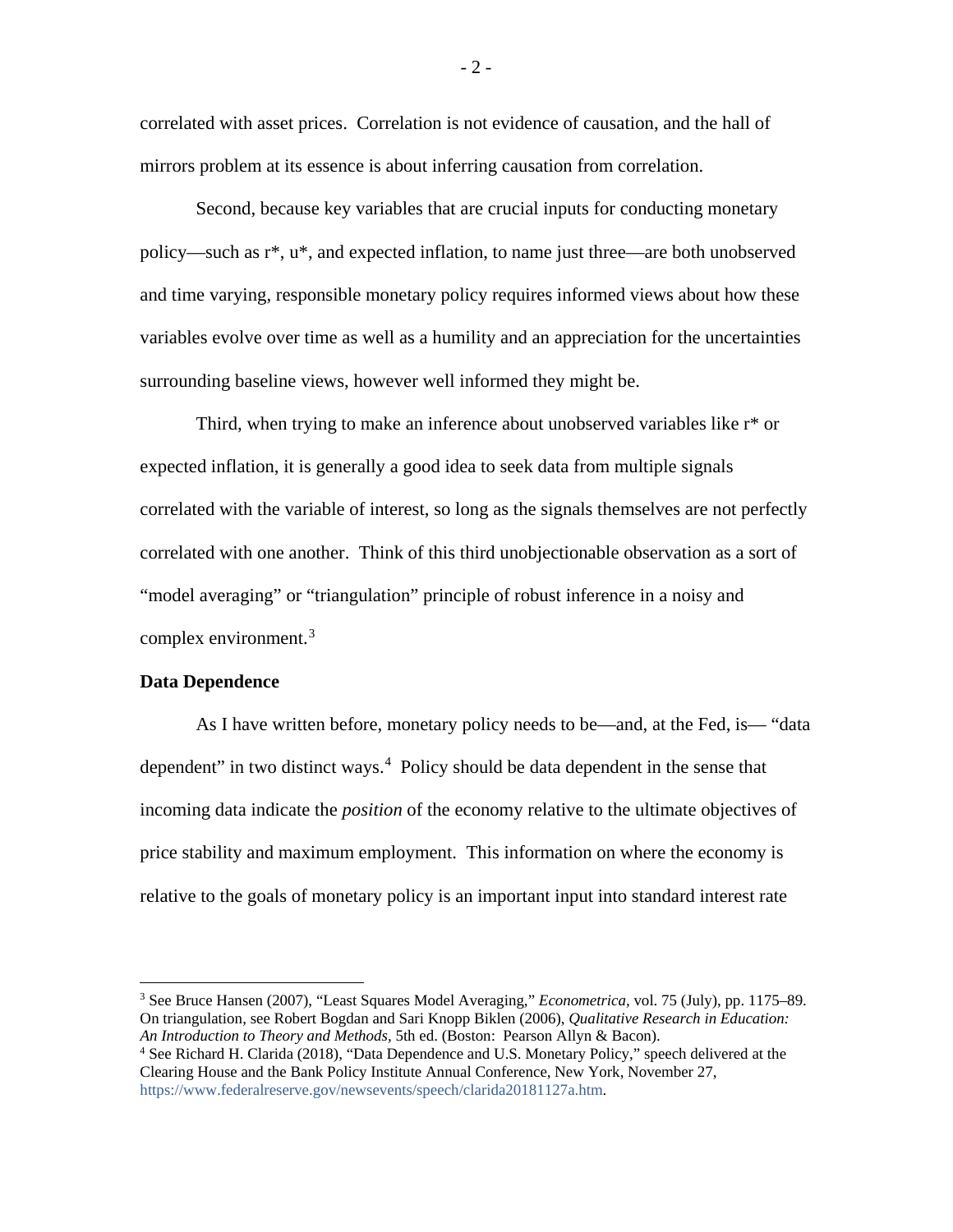feedback rules, such as those introduced by John Taylor in 1993 and ones that continue today to inform monetary policy decisions at the Fed and at other central banks. [5](#page-3-0)

Monetary policy, however, also needs to be data dependent in the second sense that incoming data contain signals—that can enable the central bank to *update* its *estimates* of r\* and u\* in order to obtain its best estimate of the *destination* to which the economy is heading. As I mentioned a moment ago, a challenge for policymakers is that key variables that are essential inputs to monetary policy—such as  $u^*$ ,  $r^*$ , and expected inflation—cannot be observed directly and must be inferred from observed data. And as is indicated in the Summary of Economic Projections, Federal Open Market Committee (FOMC) participants have, over the past seven years, repeatedly revised down their estimates of both u\* and r\* as unemployment fell and as real interest rates remained well below previous estimates of neutral without the rise in inflation those earlier estimates would have predicted. I would argue that these revisions to u\* and r\* indicate that the FOMC has been data dependent in this second sense and that these updated assessments of u\* and r\* have had an important influence on the path for the policy rate actually implemented in recent years. Indeed, had the Fed not been data dependent in this second sense and remained closed to the possibility that the economy had changed and historical estimates of r\* and u\* needed to be revised, that stubbornness would have represented a material policy mistake.

In addition to  $u^*$  and  $r^*$ , an important input into any monetary policy assessment is the state of inflation expectations. One of the robust messages from the DSGE (dynamic stochastic general equilibrium) literature on optimal monetary policy is that,

- 3 -

<span id="page-3-0"></span> <sup>5</sup> See John B. Taylor (1993), "Discretion versus Policy Rules in Practice," *Carnegie-Rochester Conference Series on Public Policy,* vol. 39 (December), pp. 195–214.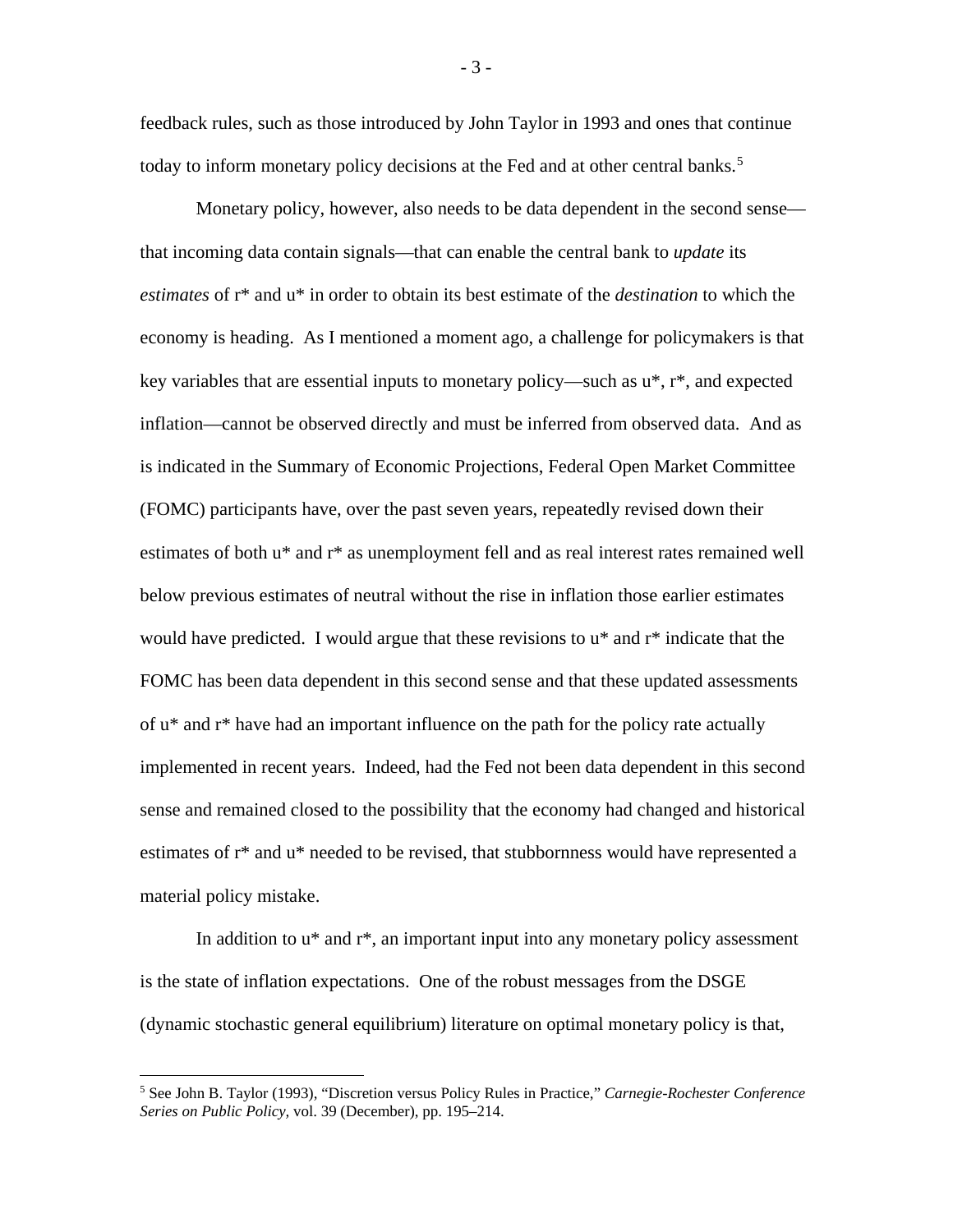away from the effective lower bound, optimal monetary policy will not eliminate all inflation volatility—there are always shocks—but will, under rational expectations (RE), deliver average, and under RE, expected, inflation equal to the target. Since the late 1990s, inflation expectations appear to have been stable and well anchored in the neighborhood of our 2 percent goal. However, like r\* and u\*, inflation expectations are not directly observable and so must be inferred from data. But which data?

## **Financial Data and Monetary Policy**

Let me now discuss in more detail how I use a form of model averaging to combine financial market data with data from surveys and econometric models to inform my thinking about the evolution of two key inputs to monetary policy: r\* and long-run expected inflation. To be sure, financial market signals are noisy, and day-to-day movements in asset prices are unlikely to tell us much about the cyclical or structural position of the economy, let alone r\* and expected inflation. However, persistent shifts in financial market conditions can be informative. Signals derived from financial market data, when combined with signals revealed from surveys of households and firms along with the filtered estimates from econometric models, can together provide valuable and reasonably robust foundations for real-time inference about the direction of travel in r\* and expected inflation.

For example, a "straight read" of interest rate futures prices provides one source of high-frequency information about the destination for the federal funds rate expected by market participants. The destination for the federal funds rate implied by a straight read of futures prices is in turn the sum of the market-implied r\* plus market-implied expected inflation. But these signals from interest rate futures are only a pure measure of the

- 4 -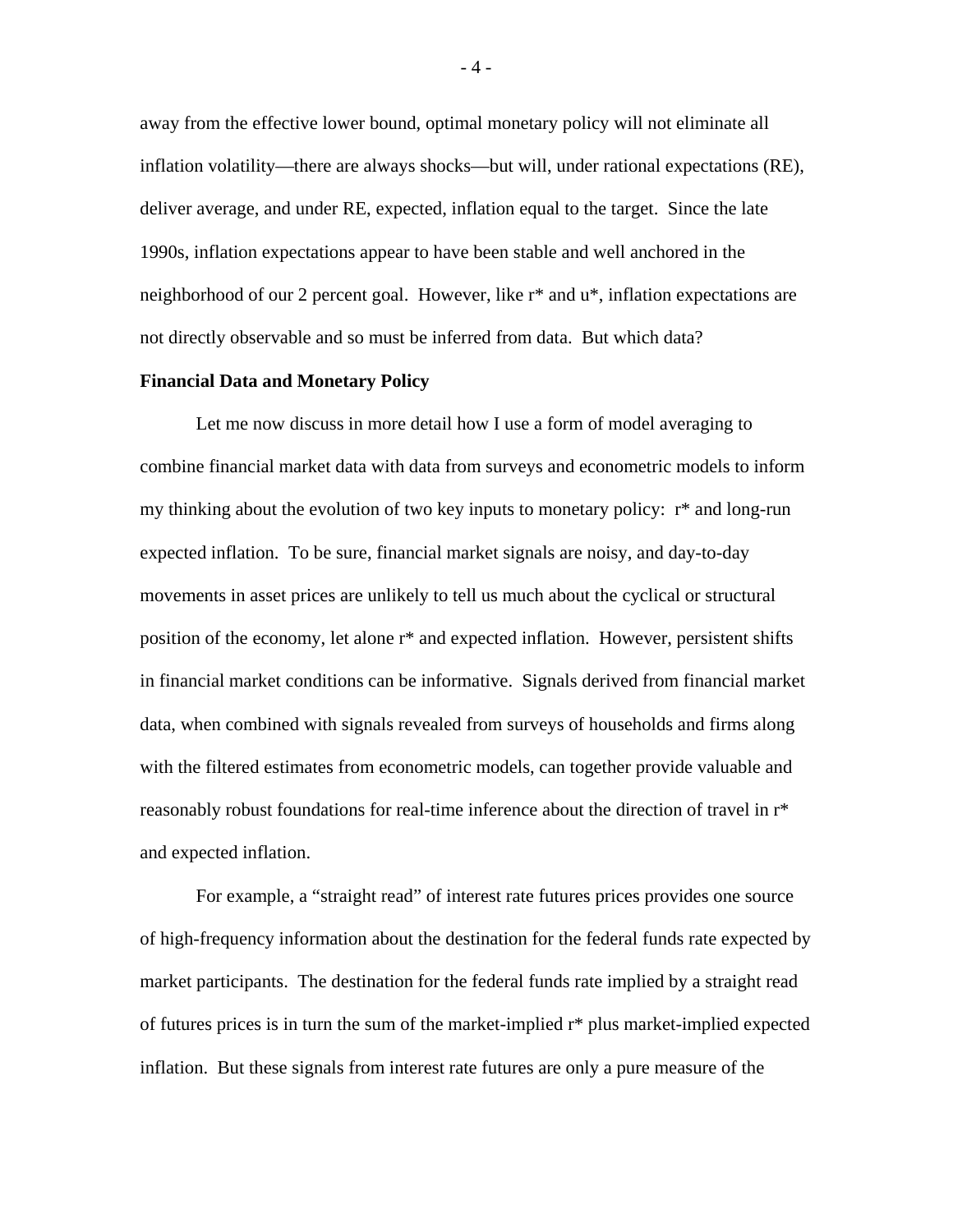expected policy rate path under the assumption of a zero risk premium. For this reason, it is useful to compare policy rate paths derived from market prices with the path obtained from surveys of market participants, which, while subject to measurement error, should not be contaminated with a term premium. Market- and survey-based estimates of the policy rate path are often highly correlated. But when there is a divergence between the path or destination for the policy rate implied by the surveys and a straight read of interest rate derivatives prices, I place at least as much weight on the survey evidence for example, derived from the surveys of primary dealers and market participants conducted by the Federal Reserve Bank of New York—as I do on the estimates obtained from market prices. Finally, as another reality check, I, of course, always consult the latest estimate of r\* produced by the Laubach and Williams (2003) unobservable components state-space model, which, I should point out, includes no information on asset prices other than the short-term nominal interest rate itself.<sup>[6](#page-5-0)</sup>

Quotes from the Treasury Inflation-Protected Securities (TIPS) market can provide valuable information about both r\* and expected inflation. TIPS market data, together with nominal Treasury yields, can be used to construct measures of "breakeven inflation" or inflation compensation that provide a noisy signal of market expectations of future inflation. But, again, a straight read of breakeven inflation based on TIPS curve forward real rates needs to be augmented with a model to filter out the liquidity and risk premium components that place a wedge between inflation compensation and expected inflation.

- 5 -

<span id="page-5-0"></span> <sup>6</sup> See Thomas Laubach and John Williams (2003), "Measuring the Natural Rate of Interest," *Review of Economics and Statistics,* vol. 85 (November), pp. 1063–70.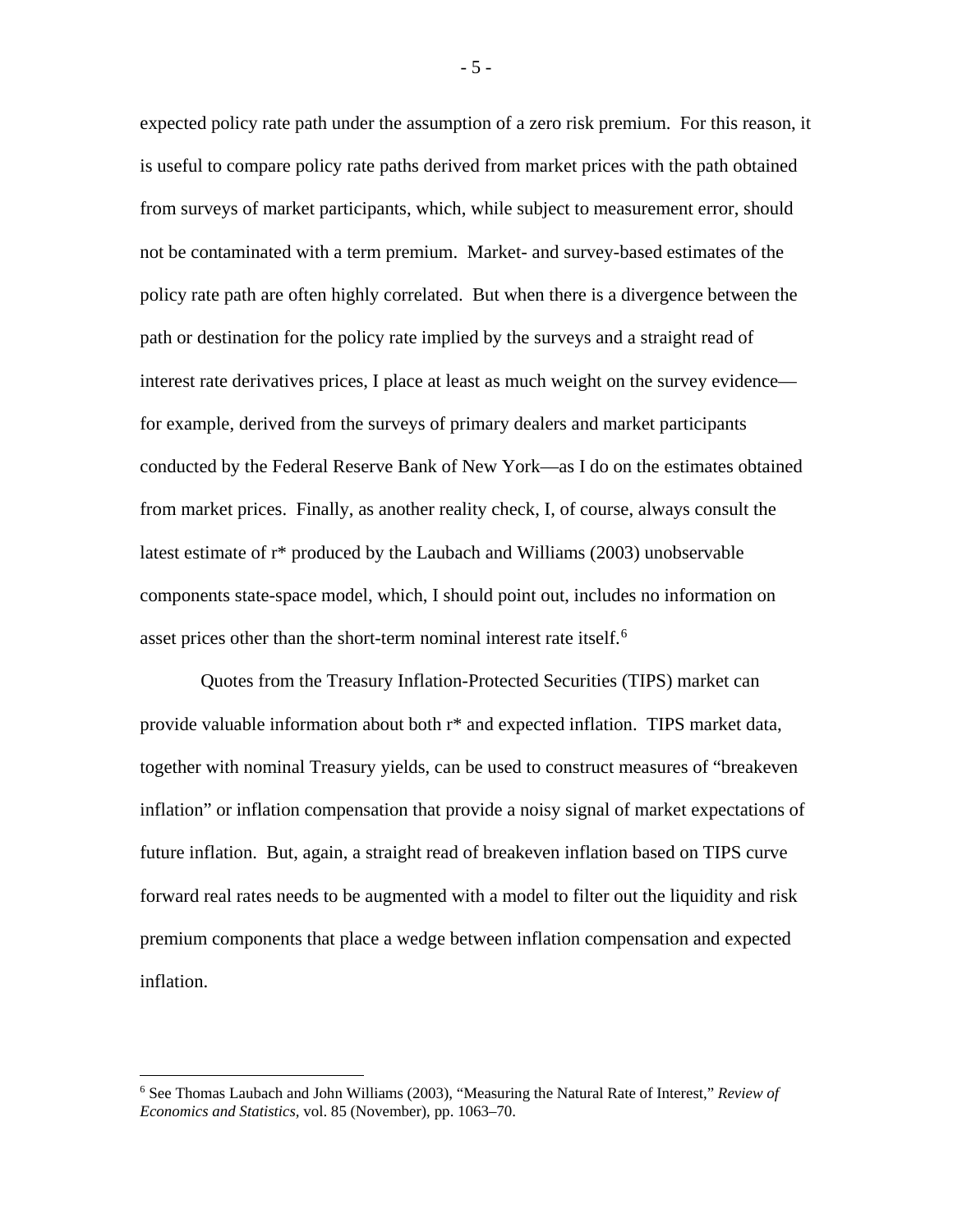It is again useful to compare estimates of expected inflation derived from breakeven inflation data with estimates of expected inflation obtained from surveys—for example, the expected inflation over the next 5 to 10 years from the University of Michigan Surveys of Consumers. Market- and survey-based estimates of expected inflation are correlated, but, again, when there is a divergence between the two, I place at least as much weight on the survey evidence as on the market-derived estimates. Again, here I also consult time-series models of underlying inflation, such as Stock and Watson (2007) and Cecchetti and others (2017), presented at the U.S. Monetary Policy Forum in  $2017<sup>7</sup>$  $2017<sup>7</sup>$  $2017<sup>7</sup>$  At the Fed, the staff have estimated a state-space model decomposition of the common factor that drives a number of different measures of inflation expectations. State-space econometrics is one formal way to do model averaging. As I look at all of this evidence from market signals, surveys, and econometric models, I judge that inflation expectations reside at the low end of the range I consider consistent with our price-stability goal of 2 percent personal consumption expenditure inflation in the long run.

In both of the examples I have just discussed, the medium-frequency evolution of market-based, survey-based, and model-based estimates of r\* and expected inflation have, over time, tended to move broadly together. When high-frequency market signals diverge from the survey- and model-based estimates, the potential benefit from increasing the weight on a signal derived from a forward-looking asset price versus backward

<span id="page-6-0"></span><sup>7</sup> See James H. Stock and and Mark W. Watson (2007), "Why Has U.S. Inflation Become Harder to Forecast?" *Journal of Money, Credit and Banking,* vol. 39 (s1, February), pp. 3–33; and Stephen G. Cecchetti, Michael E. Feroli, Peter Hooper, Anil K Kashyap, and Kermit L. Schoenholtz (2017), *Deflating Inflation Expectations: The Implications of Inflation's Simple Dynamics,* report prepared for the 2017 U.S. Monetary Policy Forum, sponsored by the Initiative on Global Markets at the University of Chicago Booth School of Business, held in New York, March 3, [https://research.chicagobooth.edu/%7E/media/806fc2ded9644b5da99518d2b07cc637.pdf.](https://research.chicagobooth.edu/%7E/media/806fc2ded9644b5da99518d2b07cc637.pdf)

- 6 -